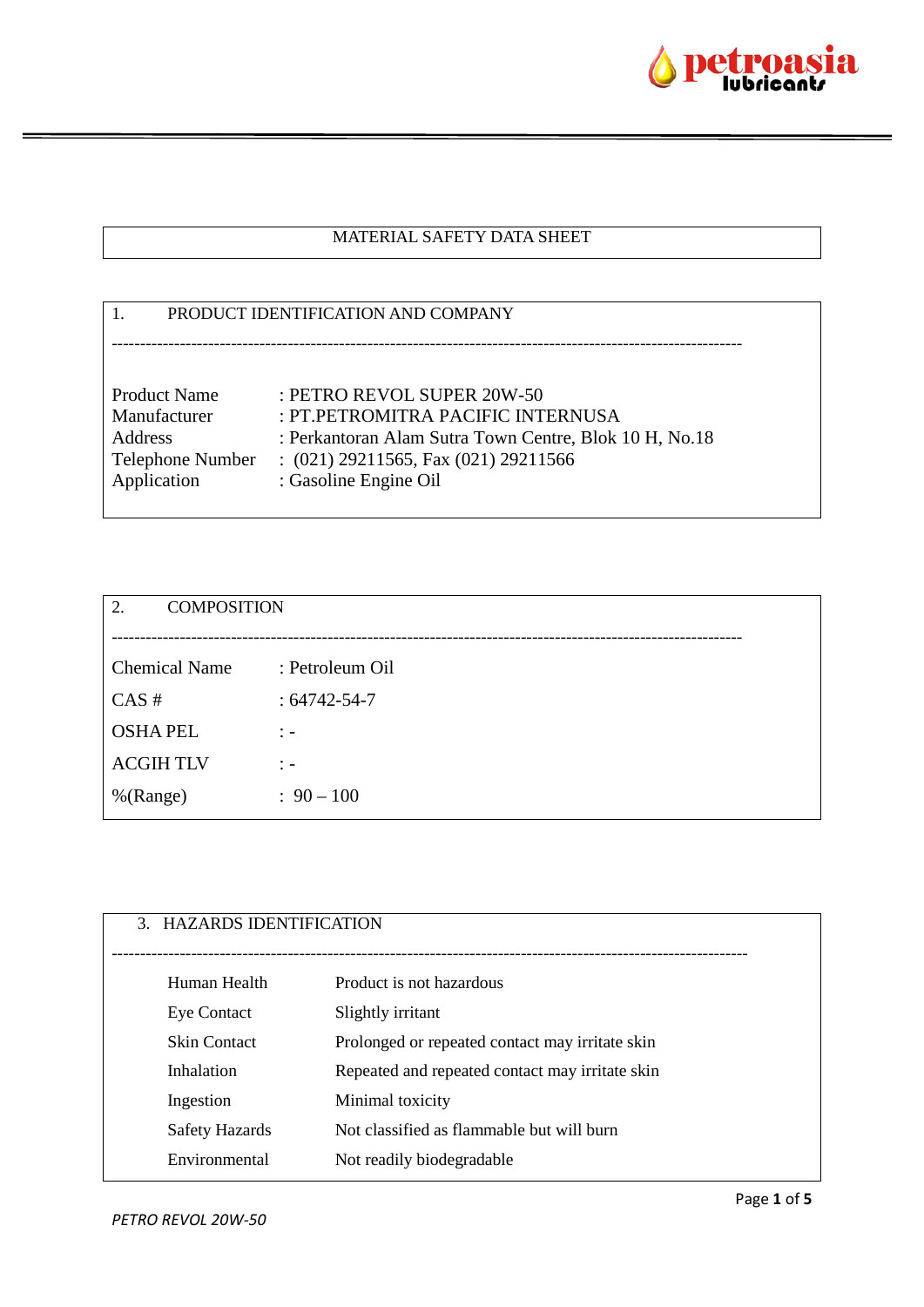

| 4. | <b>FIRST AID</b>    |                                                                                                                                          |
|----|---------------------|------------------------------------------------------------------------------------------------------------------------------------------|
|    | <b>Eye Contact</b>  | Flush eyes with large amount of water until irritation subsides. If<br>irritation persists, get medical attention                        |
|    | <b>Skin Contact</b> | Flush with large amount of water, use soap if available. Remove<br>contaminated clothing. If irritation persists, get medical attention. |
|    | Inhalation          | Remove to fresh air. If rapid recovery does not occur, get medical<br>attention                                                          |
|    | Ingestion           | Do not induce vomiting. If rapid recovery does not occur, get<br>medical attention                                                       |

| 5.<br><b>FIRE FIGHTING MEASURES</b>     |                                                              |
|-----------------------------------------|--------------------------------------------------------------|
|                                         |                                                              |
| Flash Point, 0C                         | :230                                                         |
| <b>Extinguishing Media</b>              | : Dry chemical, Foam or CO2                                  |
| <b>Special Fire Fighting Procedures</b> | : For fire fighter involving this material, do not enter any |
|                                         | enclosed or confined fire space without proper               |
|                                         | protective equipment, including self contained               |
|                                         | breathing apparatus                                          |
| <b>Combustion Products</b>              | : Oxides of carbon                                           |
|                                         |                                                              |

### 6. ACCIDENTAL RELEASE MEASURES

--------------------------------------------------------------------------------------------------------------------------- Clean-up Procedures Stop the source of leak or realease and contain spill if possible. Cover spill with generous amount of inert absorbent material such as sand of earth Sweep up and remove to suitable, clearly marked containers for disposal in accordance with local regulations. Scrub contaminated area with detergent and water. Pick up liquid with additional absorbent material and dispose as above. Wear proper protective equipment during clean-up

| <b>HANDLING AND STORAGE</b> |                                                                                                                                                                                        |
|-----------------------------|----------------------------------------------------------------------------------------------------------------------------------------------------------------------------------------|
| <b>Handling</b>             | Handling temperatures should not exceed 70°C. Wear proper safety<br>protective equipment. Wash hands thoroughly after handling. Water<br>contamination and spillage should be avoided. |
| Storage                     | Storage temperatures should be maintained between 0 to 50°C.<br>toxic fumes may be evolved from decomposition of<br>Odorous and<br>product if stored above the safe temperature.       |

.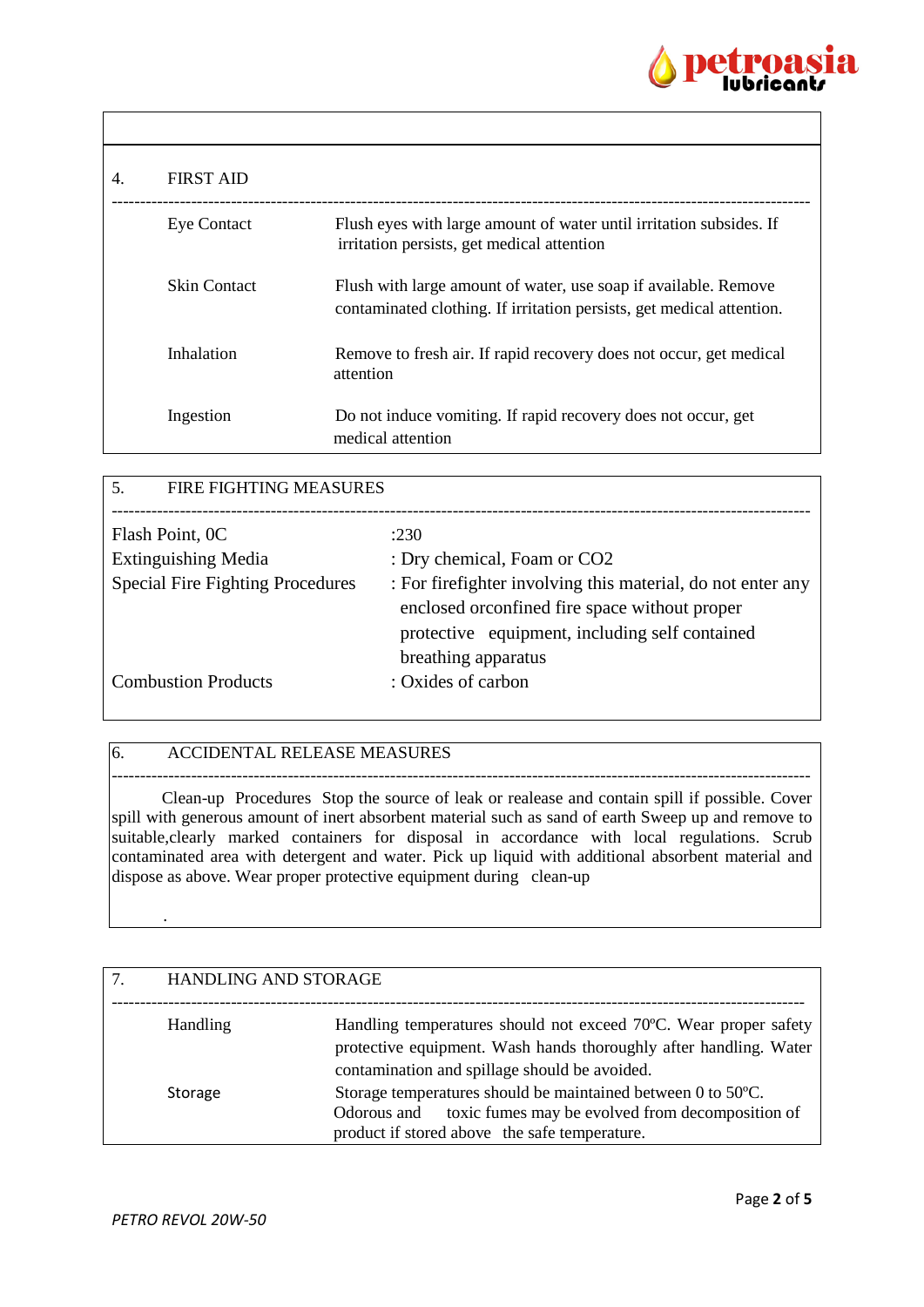

| 8. | EXPOSURE CONTROL/PERSONAL PROTECTION |                                                                                                                                      |
|----|--------------------------------------|--------------------------------------------------------------------------------------------------------------------------------------|
|    | <b>Exposure Limits</b>               | Threshold Limit Values for oil mist is recommended to be controlled<br>at 5 mg/m <sup>3</sup> or lower for exposure of 8 hours daily |
|    | Ventilation                          | Use exhaust ventilation to keep below exposure limits                                                                                |
|    | Eye Protection                       | Wear safety glasses or face shields if splashing is likely to occur                                                                  |
|    | <b>Skin Protection</b>               | Avoid repeated and prolonged contact with product. Use oil resistant<br>gloves                                                       |
|    | Respiratory                          | Not normally required unless in confined                                                                                             |
|    | Protection                           |                                                                                                                                      |
|    | <b>Body Protection</b>               | Use proper protection equipment to avoid contact. Wear PVC apron i<br>if splashes are likely to occur                                |

## 9. PHYSICAL AND CHEMICAL PROPERTIES

| Appearance and odor      | : Brown liquid and characteristic odor |
|--------------------------|----------------------------------------|
| Density @ 15oC           | : 0.8855                               |
| Boiling Point (oC)       | : Not determined                       |
| Melting point $(oC)$     | : Not applicable                       |
| Pour Point               | : NA                                   |
| Flash Point, oC          | : 230                                  |
| Solubility in water      | <b>Non</b>                             |
| Vapour Density $(air=1)$ | : Not determined                       |
| <b>Evaporation</b> rate  | : Not determined                       |
| (Butyl Acetate=1)        |                                        |
|                          |                                        |

| 10. | STABILITY AND REACTIVITY |                                                                                 |
|-----|--------------------------|---------------------------------------------------------------------------------|
|     | Stability                | Product is stable under normal use conditions                                   |
|     | <b>Thermal</b>           | Carbon monoxide, carbon dioxide, oxides of sulphur and nitrogen                 |
|     | Decomposition            | organic and inorganic compound may evolve when subject to heat or<br>combustion |
|     | Hazardous                | Will not occur undeer normal conditions                                         |
|     | Polymerisation           |                                                                                 |
|     | Incompatible             | Strong oxidizing agents. Strong acids                                           |
|     | <b>Materials</b>         |                                                                                 |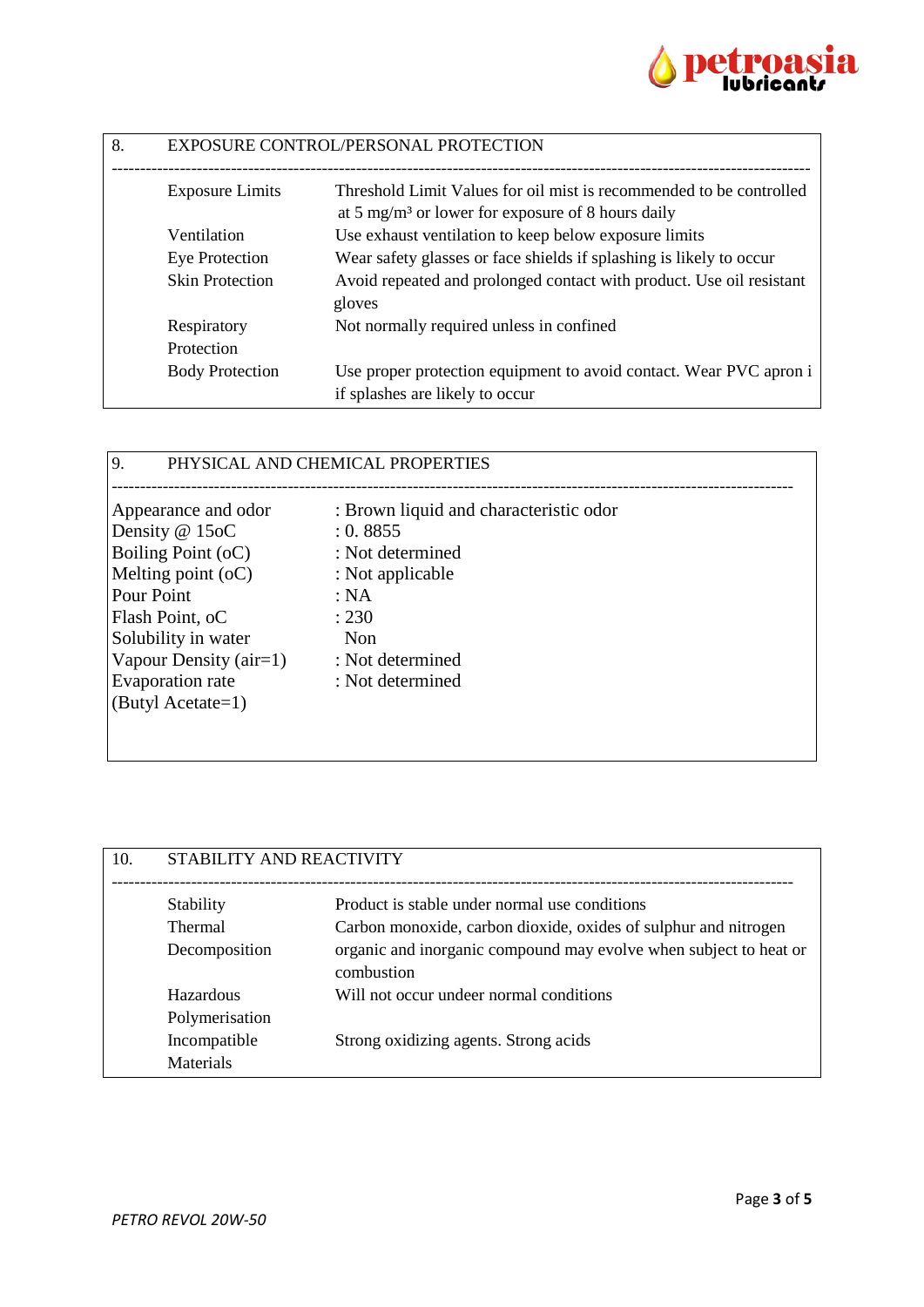

| 11. | TOXICOLOGICAL INFORMATION       |                                                                                                                                                                                                                                                                                                        |
|-----|---------------------------------|--------------------------------------------------------------------------------------------------------------------------------------------------------------------------------------------------------------------------------------------------------------------------------------------------------|
|     | <b>Basis</b>                    | No toxicological data is available for this product. Information is<br>provided based on the addtives, other components and base stock<br>used                                                                                                                                                         |
|     | <b>Acute Exposure</b><br>- Oral | LD 50 expected to be above 2000 mg/kg.                                                                                                                                                                                                                                                                 |
|     | <b>Acute Exposure</b><br>- Skin | LD 50 expected to be above 2000 mg/kg.                                                                                                                                                                                                                                                                 |
|     | Inhaltion<br>Eye Irritation     | Repeated or prolonged exposure to oil mists may cause irritation<br>Slight irritant                                                                                                                                                                                                                    |
|     | <b>Skin Irritation</b>          | Not a skin irritant unless repeated or prolonged contact                                                                                                                                                                                                                                               |
|     | Respiratory                     | Slight irritant                                                                                                                                                                                                                                                                                        |
|     | Irritation                      |                                                                                                                                                                                                                                                                                                        |
|     | Carcinogenicity                 | No data to suggest that product is carcinogenic                                                                                                                                                                                                                                                        |
|     | Mutagenicity                    | No data to suggest that product is mutagenic                                                                                                                                                                                                                                                           |
|     | Other Information               | Brief contact with used oil is not expected to have serious effect in<br>humans if he oil is removed thoroughly by washing with soap and<br>water                                                                                                                                                      |
|     |                                 | Used engine oils may contain harmful impurities that have<br>accumulate during use. The concentration of such impurities will<br>depend on use and they present risks to health and the environment<br>on disposal. All used oils should be handled with caution and skin<br>contact should be avoided |

| 12. | <b>ECOLOGICAL INFORMATION</b> |                                                                                                                                                                                                      |
|-----|-------------------------------|------------------------------------------------------------------------------------------------------------------------------------------------------------------------------------------------------|
|     | <b>Basis</b>                  | No ecological data is available for this product. Information is<br>provided base on the additives, other components and base stock<br>used.                                                         |
|     | Mobility                      | Liquid under most environmental conditions. Floats on water. It is<br>absorbeb by soil and will not be mobile                                                                                        |
|     | Persistance/                  | Not readily biodegradable. Major constituents are expected to be<br>inherently Degradability be inherently biodegradable, but the product<br>contains components that may persist in the environment |
|     | <b>Bioaccumulation</b>        | Has the potential to bioaccumulate                                                                                                                                                                   |
|     | Ecotoxicity                   | Poor soluble mixture. Practically non-toxic to aquatic organisms.<br>May caused physical fouling of aquatic organisms                                                                                |